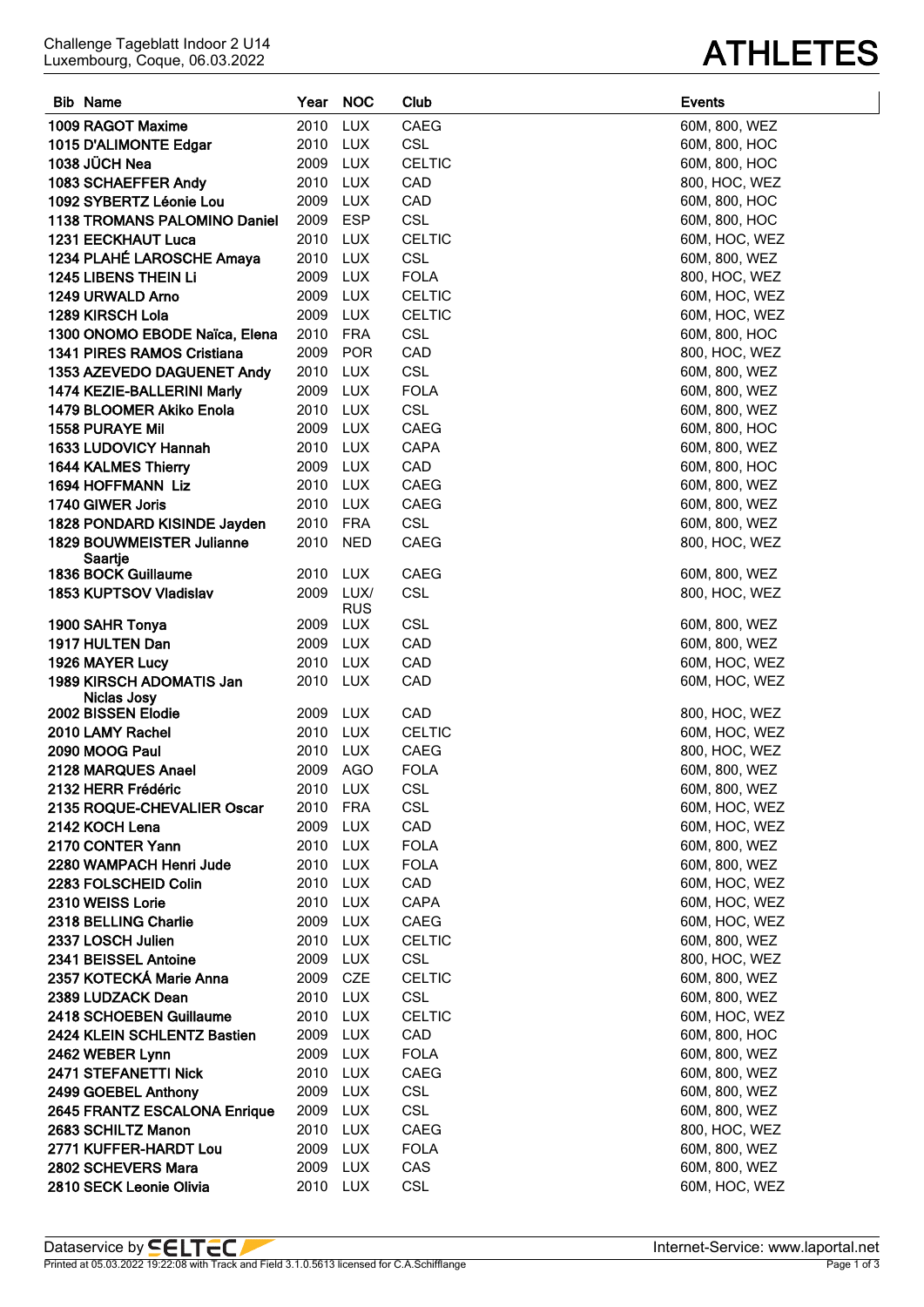|  | LICL |                                                                 |
|--|------|-----------------------------------------------------------------|
|  |      | 08 with Track and Field 3.1.0.5613 licensed for C.A.Schifflange |

**LEISTICO Lisa** 2010 LUX CELTIC 60M, 800, WEZ

| 2918 KAYSER Leo              | 2009     | <b>LUX</b> | CSL           | 800, HOC, WEZ |
|------------------------------|----------|------------|---------------|---------------|
| 2932 REY PANIAGUA Manuel     | 2009     | <b>ESP</b> | <b>CSL</b>    | 60M, 800, HOC |
| 2953 TYMRÁK Martin           | 2009     | CZE        | <b>CSL</b>    | 60M, 800, WEZ |
| 2964 CAÑETE GALAN Martina    | 2009     | <b>ESP</b> | <b>CSL</b>    | 60M, HOC, WEZ |
| 2967 KRECKÉ Mex              | 2009     | <b>LUX</b> | CAD           | 800, HOC, WEZ |
| 2975 KRÖGER Ava              | 2010     | <b>LUX</b> | CAB           | 60M, 800, WEZ |
| 2996 KAPINAJOVÁ Hana         | 2010     | <b>SVK</b> | <b>CSL</b>    | 60M, 800, WEZ |
| 3022 JONES Miles             | 2010     | <b>LUX</b> | <b>CSL</b>    | 60M, 800, WEZ |
| 3036 FEINEN Zohra            | 2009     | <b>LUX</b> | <b>CELTIC</b> | 60M, 800, HOC |
| 3062 LIMA EVORA Mélissa      | 2010     | <b>LUX</b> | CAEG          | 60M, HOC, WEZ |
| 3092 HUSTING Oscar           | 2009     | <b>LUX</b> | <b>FOLA</b>   | 60M, HOC, WEZ |
| 3136 GOLDSCHMIDT Ben         | 2009     | <b>LUX</b> | <b>CSL</b>    | 60M, 800, WEZ |
| 3222 HEMMEN Nik              | 2010     | <b>LUX</b> | <b>CELTIC</b> | 60M, HOC, WEZ |
| 3252 NIEDERCORN Gaspard      | 2010     | <b>LUX</b> | <b>CSL</b>    | 60M, HOC, WEZ |
| 3266 STEINBACH Lisa          | 2010     | <b>LUX</b> | CAPA          | 60M, 800, WEZ |
| 3271 KREMER Lya              | 2009     | <b>LUX</b> | CAEG          | 60M, HOC, WEZ |
| 3288 FOLSCHEID Sophie        | 2010     | <b>LUX</b> | CAD           | 60M, 800, WEZ |
| 3323 DE MENEZES CARVALHO     | 2010     | <b>POR</b> | CAD           | 60M, 800, HOC |
| Gabriel                      |          |            |               |               |
| 3338 CARVALHO ALVES Evan     | 2010     | <b>LUX</b> | CAS           | 60M, 800, WEZ |
| 3341 HEINTZ Tim              | 2010     | <b>LUX</b> | CAS           | 60M, 800, WEZ |
| 3350 STRAUB RODRIGUEZ Daniel | 2009     | <b>LUX</b> | <b>CSL</b>    | 800, HOC, WEZ |
| 3385 ALLARD Evelyn           | 2010     | <b>NED</b> | <b>CSL</b>    | 60M, 800, WEZ |
| 3386 BELLINI Louis           | 2009     | <b>FRA</b> | CAD           | 60M, HOC, WEZ |
| 3428 SCHAACK Lynn            | 2009     | <b>LUX</b> | <b>FOLA</b>   | 60M, 800, WEZ |
| 3442 ELCHEROTH Lena          | 2010     | <b>LUX</b> | LIAL          | 60M, 800, HOC |
| 3444 WAGNER Maxime           | 2010     | <b>LUX</b> | <b>CSL</b>    | 800, HOC, WEZ |
| 3490 ROCHET Pénélope         | 2009     | <b>FRA</b> | LIAL          | 60M, 800, WEZ |
| 3501 AALALA Lyna             | 2010     | <b>LUX</b> | CAD           | 60M, HOC, WEZ |
| 3502 GAJIC Danica            | 2009     | <b>LUX</b> | <b>CELTIC</b> | 60M, 800, HOC |
| 3512 LONGO Ilan              | 2009     | <b>BEL</b> | <b>CELTIC</b> | 60M, 800, WEZ |
| 3597 NETTI Audric            | 2010     | <b>BEL</b> | CAB           | 60M, HOC, WEZ |
| 3622 WEBER PETROVA Anastasia | 2010     | <b>LUX</b> | CAB           | 60M, HOC, WEZ |
| 3625 CHIAPELLO Edoardo       | 2010     | <b>ITA</b> | <b>CSL</b>    | 60M, 800, WEZ |
| 3650 ZEIMET Laura            | 2010     | <b>LUX</b> | CAD           | 60M, 800, WEZ |
| 3677 CHLECQ Ilaria           | 2009     | <b>LUX</b> | CAS           | 60M, 800, WEZ |
| 3690 KORNELIS Amélie         | 2010     | <b>LUX</b> | <b>CELTIC</b> | 60M, 800, WEZ |
| 3717 THILL Jo                | 2009     | <b>LUX</b> | <b>CELTIC</b> | 60M, HOC, WEZ |
| 3728 BAUSTERT Margot         | 2010     | <b>LUX</b> | CAB           | 800, HOC, WEZ |
| 3749 MULRENNAN Paul          | 2010     | <b>LUX</b> | CAD           | 800, HOC, WEZ |
| 3761 MISSOUNI Hanna          | 2010     | <b>FRA</b> | CAD           | 60M, HOC, WEZ |
| 3775 VERNARDOS Vasileios     | 2010     | GRC        | <b>CSL</b>    | 60M, 800, WEZ |
| 3837 FERNANDEZ Tristen       | 2010     | <b>LUX</b> | CAEG          | 60M, HOC, WEZ |
| 3995 WILMES Yasmin           | 2009     | LUX        | <b>FOLA</b>   | 60M, 800, WEZ |
| 3998 WILMES Yves             | 2009     | <b>LUX</b> | <b>FOLA</b>   | 60M, 800, WEZ |
| <b>4052 STRASSER Louise</b>  | 2010     | <b>LUX</b> | <b>CELTIC</b> | 60M, HOC, WEZ |
| 4064 HELMINGER Yari          | 2010     | <b>LUX</b> | <b>CSL</b>    | 60M, HOC, WEZ |
| 4065 HELMINGER Kayan         | 2009     | <b>LUX</b> | <b>CSL</b>    | 60M, 800, WEZ |
| 4071 THOMÉ Emma              | 2009     | <b>LUX</b> | <b>CSL</b>    | 60M, 800, WEZ |
| 4085 BORODKINE Ethan         | 2009     | <b>LUX</b> | CAS           | 60M, 800, WEZ |
| 4088 LIGOTTI Cynthia         | 2009     | <b>BEL</b> | CAEG          | 60M, HOC, WEZ |
| 4090 SCHMIT Vicky            | 2010     | <b>LUX</b> | CAB           | 60M, HOC, WEZ |
| 4093 FOCHT Nicolas           | 2010     | <b>LUX</b> | CAEG          | 60M, 800, WEZ |
| 4135 KASS Lea                | 2009 LUX |            | <b>FOLA</b>   | 60M, 800, WEZ |

**Bib Name Year NOC Club Events**

**2844 GREMLING Maud** 2010 LUX CELTIC **1996 100 CM, HOC, WEZ 2892 MILTGEN May** 2010 LUX CSL **CSL** 60M, 800, WEZ